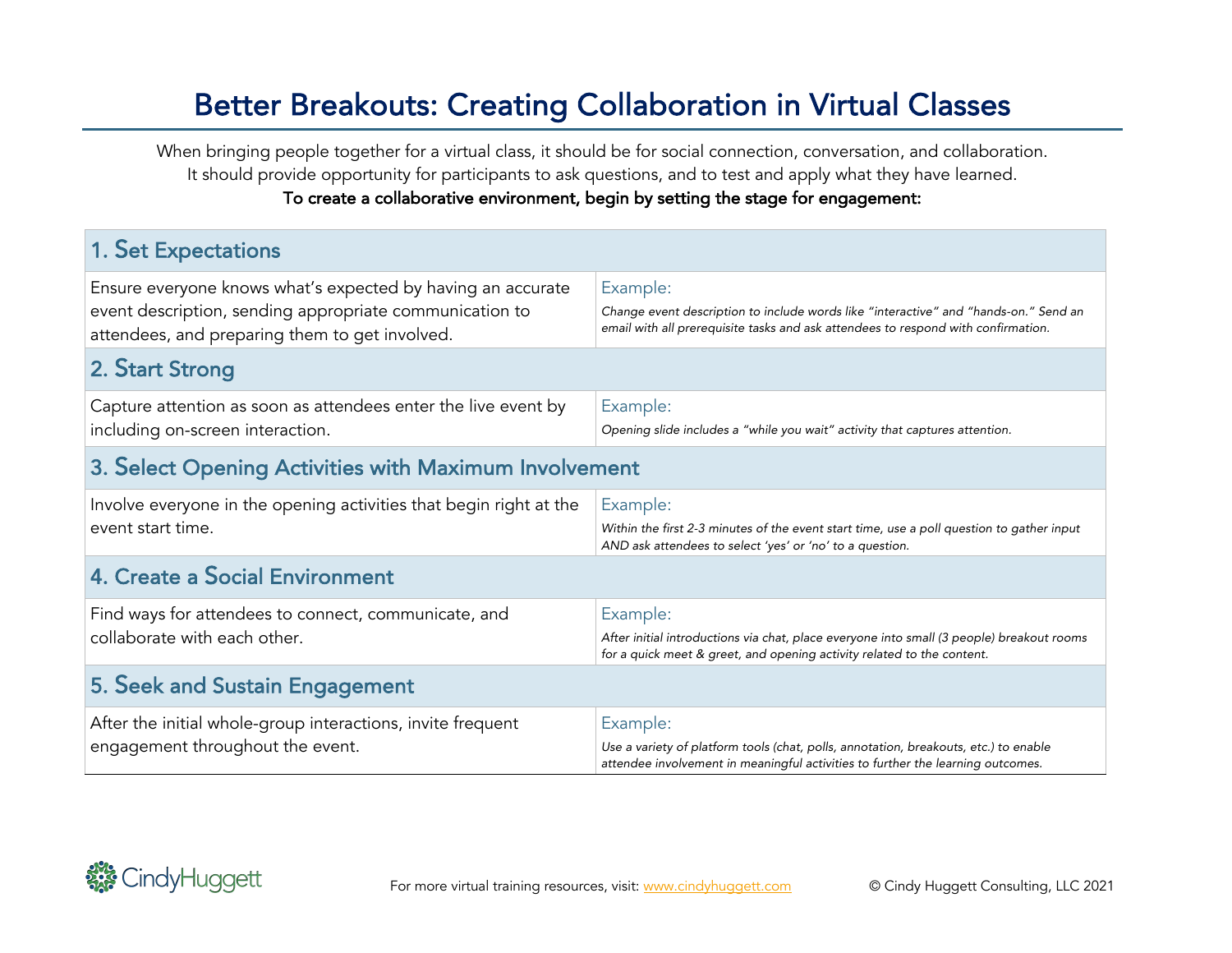Once you have established an engaging environment, use the following tips to create collaboration in your virtual classes.

| Three Types of Collaboration in Virtual Classes and Facilitator Tips for Each Type |                                                                                                     |                                                                                                                                                                                                            |                                                                                                                                                                                                                                                                                                                                                                                                                                                                                        |  |
|------------------------------------------------------------------------------------|-----------------------------------------------------------------------------------------------------|------------------------------------------------------------------------------------------------------------------------------------------------------------------------------------------------------------|----------------------------------------------------------------------------------------------------------------------------------------------------------------------------------------------------------------------------------------------------------------------------------------------------------------------------------------------------------------------------------------------------------------------------------------------------------------------------------------|--|
| <b>Type</b>                                                                        | <b>Description</b>                                                                                  | <b>Examples</b>                                                                                                                                                                                            | <b>Best Practice Tips and Scripts</b>                                                                                                                                                                                                                                                                                                                                                                                                                                                  |  |
| Large<br>Group                                                                     | Involving the<br>entire audience<br>in an activity.                                                 | • Raise Hand if<br>• Choose an emoticon that<br>represents<br>Type your response in chat<br>• Answer the following poll<br>question                                                                        | Phrase your questions in a way that requires everyone to respond. For<br>example, "In chat, tell me XYZ. There are 25 of you, so I'm looking for<br>25 different responses." Or "if you have a question click on 'raise<br>hand', if you don't, click on 'no' which tells me you're ready to move<br>on."<br>After a large group whiteboard brainstorm, debrief by asking<br>participants to use stamps to mark everything they agree with.                                            |  |
| <b>Small</b><br>Group                                                              | Breaking the<br>audience into<br>smaller sub-<br>groups.<br>(typically, 3-5<br>people per<br>group) | • Whiteboard annotation /<br>drawing activities<br>• Team competitions<br>Breakout groups and other<br>$\bullet$<br>breakout practice activities<br>(such as scenarios, case<br>studies, role plays, etc.) | Divide a whiteboard into sections and assign designated participants to<br>each section. After they've typed, invite each "group" to report out<br>highlights from their section of the board.<br>For breakouts, provide both visual and verbal instructions. Assign roles<br>in advance (i.e. leader, scribe, spokesperson, etc.) and provide just<br>enough tech instructions for a seamless experience. If desired, pull<br>breakout activities back into main room for discussion. |  |
| Pair<br><b>Groups</b>                                                              | Matching<br>individuals with<br>a partner for a<br>discussion-<br>based activity.                   | • Ask each participant to<br>choose an accountability<br>partner at the start of the<br>event<br>• Assign partners for a private<br>chat discussion activity                                               | Enable private chat in the platform so that partners can talk with each<br>other.<br>Type partner names into chat so everyone sees the pair groupings (i.e.<br>Emma - Jack; Sara - Adam; Suri- Rosanna, etc.)<br>Start private chat discussions by first having everyone find their partner<br>in chat & raise hand. Then share the discussion question, allowing 1-2<br>minutes for chatting.                                                                                         |  |